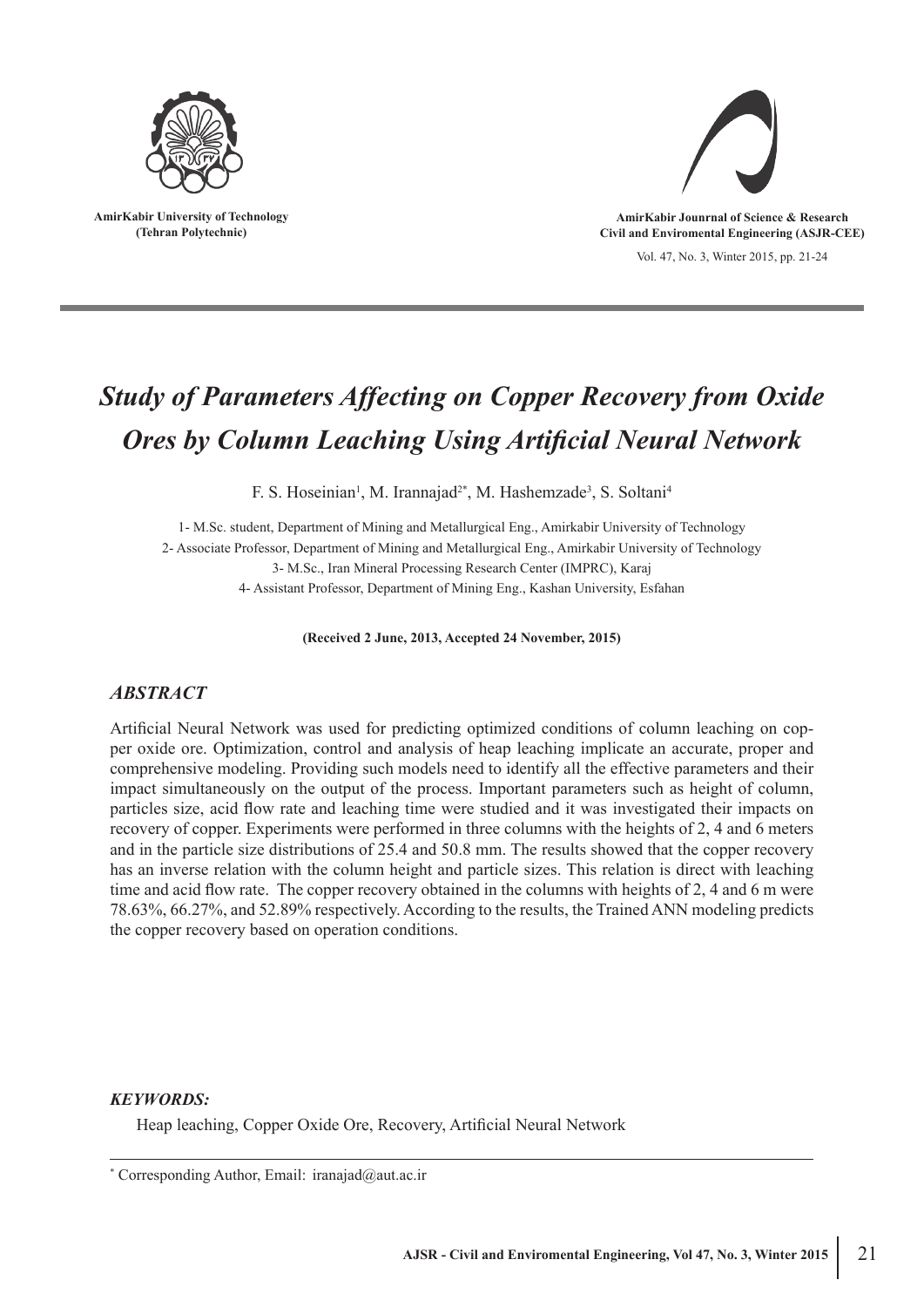#### **1- Introduction**

Column leaching is a hydrometallurgical method in which the ore is crushed and agglomerated. It is an operation of solid–liquid mass transfer that can occur in ambient conditions. Column leaching is dependent on the grade of valuable metals contained in the ore and also the solubility of minerals in the solution. It is extensively used on low grade oxidized and sulfide ores. Many parameters that affect the process must be determined according to the type of minerals and impurities associated with them. Effective metallurgical parameters that must be optimized are: particle size, temperature, porosity and permeability of the ore, column height, time, acid concentration, the acid flow rate and mineralogy and chemistry of the ore.

Many studies have been carried out for leaching and the optimal condition of the operation. However, little research has been done on the process optimization. Recently, analytical models have been used for leaching processes in order to carry out the planning, optimization, design and control process. A study has been carried out by analytical–numerical method for solving a heap leaching problem of one or more solid reactants from porous pellets. In this regard, an analytical model has been used to optimize flow rates on copper heap leaching [1-2].

Artificial neural networks have been applied lately in mineral processing. It is capable of modeling and controlling complicated systems and identifying very difficult relations between input and output data. Neural networks are utilized to establish a relationship between a set of inputs and outputs. They are used successfully in many researches and industrial works. Artificial neural networks use a set of nonlinear basis functions between input and output data to be communicated acting as black box. In general, a neural network consists of one input layer, one or more hidden layers and one output layer. Each layer consists of one or more neurons. The neurons are inter-related by a weight parameter. Neural networks typically are learning its performance. One of the most useful types of neural networks is the back-propagation algorithm. BPA is used to converge to the minimum error. In this network, the error is calculated from comparing the networks output and true output. Then, according to the error rate, the weights communication and bias are updated [3-4].

The aim of present study is to obtain optimum conditions for column leaching by testing of various

parameters such as column height, particle size, leaching time and acid flow rate on copper recovery. The process is modeled by the Artificial Neural Network (ANN).

## **2- Methodology**

The tests were performed on copper oxide ore obtained from Tarom deposit, Zanjan, Iran. Sulfuric acid with a concentration of 20 g/l and LIX98N solvent were used for ore leaching and solvent extraction of copper, respectively. ICP-emission spectrophotometry was used to determine chemical composition and X-ray diffraction to determine species of the ore mineralogy. The initial sample was split into two fractions. One of the samples was crushed to less than 50.8 mm by a jaw crusher and another one to less than 25.4 mm. Representative samples were used for particle size distribution analysis, chemical analysis, and mineralogical characterization. The screen analysis was performed by mechanically shaken Tyler sieves.

To train the ANN, 120 sets of data recorded in column leaching of Tarom copper ore were used, in which 102 sets to train the network and 18 sets to test its correctness. The size of particles, height of column, leaching time and acid flow rates were selected as the network input parameters. The designed network output was copper recovery. The back propagation algorithm was used for training the network, which does not always converge to the absolute minimum. It might stop at a local minimum. The network is designed for column leaching process with 4 hidden layers and one output layer. The layers array of this network is in the form  $\begin{bmatrix} 25 & 25 & 17 & 15 & 1 \end{bmatrix}$ .

## **3- Results And Discution**

There is an inverse relationship between column height and recovery. Copper recovery decreases in both size fractions with an increasing column height of 2 m to 6 m. The amount of acid consumption and leaching recovery increase with increasing time. More fresh solution is entered to the column with increasing the leaching time which causes the dissolution of more minerals and increasing the recovery. The effect of particles size and height of the column on the copper recovery are presented in Fig. 2. A more recovery is obtained on finer particles.

 After training and testing the neural network, the complete and trained network was tested on the testing set of estimated values for each data.